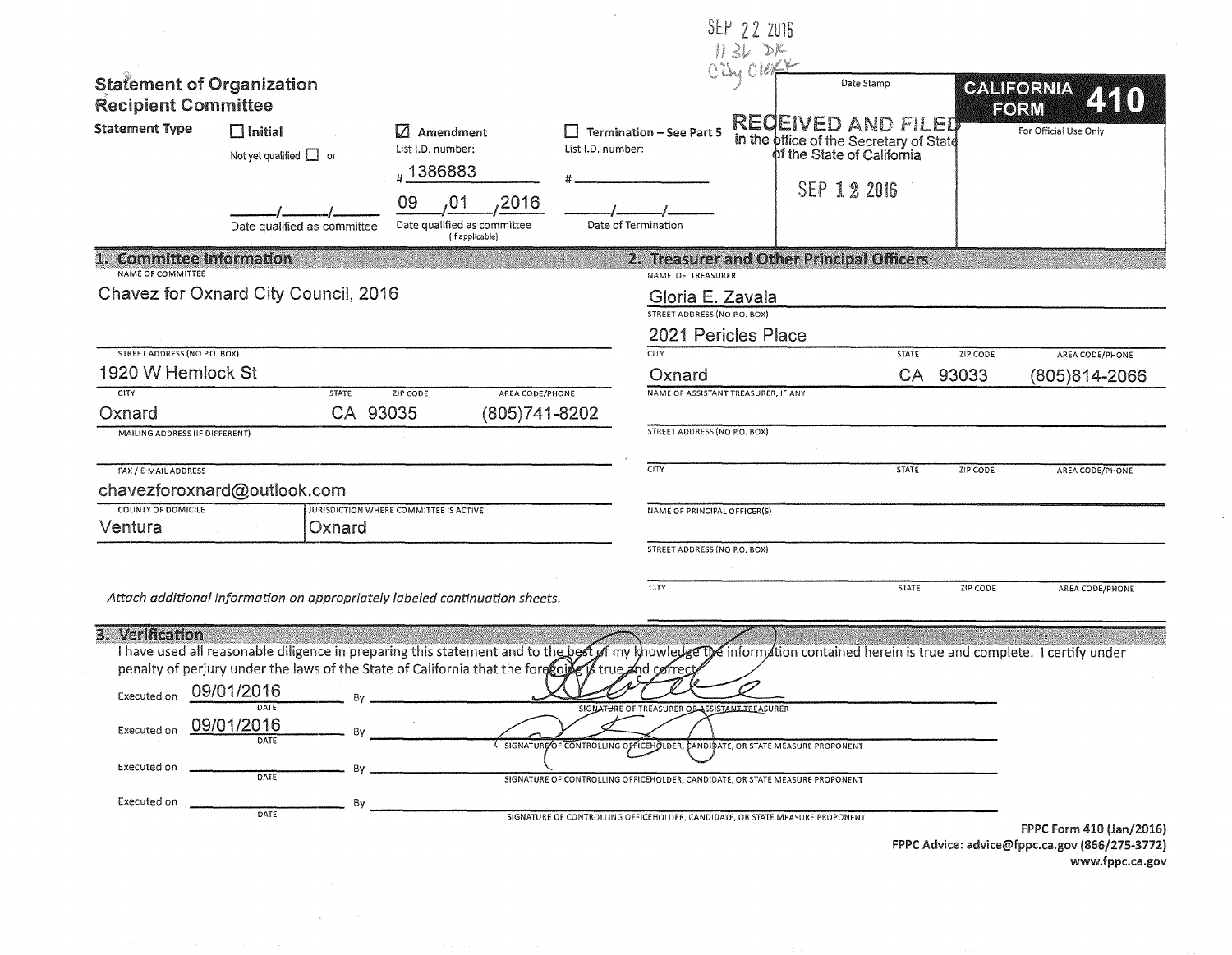| <b>Statement of Organization</b><br><b>Recipient Committee</b> | CALIFORNIA 44 N<br><b>TEORMA</b> |
|----------------------------------------------------------------|----------------------------------|
| INSTRUCTIONS ON REVERSE                                        | Page 2                           |
| COMMITTEE NAME                                                 | <b>I.D. NUMBER</b>               |
| Chavez for Oxnard City Council, 2016                           | 1386883                          |

. All committees must list the financial institution where the campaign bank account is located.

| NAME OF FINANCIAL INSTITUTION                          | AREA CODE/PHONE     | <b>BANK ACCOUNT NUMBER</b> |          |
|--------------------------------------------------------|---------------------|----------------------------|----------|
| Wells Fargo                                            | $(805)382 - 8900$   | 3478986403                 |          |
| ADDRESS                                                | CITY                | <b>STATE</b>               | ZIP CODE |
| 533 W Channel Islands Blvd                             | <b>Port Hueneme</b> | . a                        | 93041    |
| 4. Type of Committee Complete the applicable sections. |                     |                            |          |

**Controlled Committee** 

. List the name of each controlling officeholder, candidate, or state measure proponent. If candidate or officeholder controlled, also list the elective office sought or held, and district number, if any, and the year of the election.

• List the political party with which each officeholder or candidate is affiliated or check "nonpartisan."

. If this committee acts jointly with another controlled committee, list the name and identification number of the other controlled committee.

| NAME OF CANDIDATE/OFFICEHOLDER/STATE MEASURE PROPONENT | ELECTIVE OFFICE SOUGHT OR HELD<br>(INCLUDE DISTRICT NUMBER IF APPLICABLE) | YEAR OF ELECTION | <b>PARTY</b>       |
|--------------------------------------------------------|---------------------------------------------------------------------------|------------------|--------------------|
| Daniel Chavez Jr.                                      | City Council                                                              | 2016             | $\Box$ Nonpartisan |
|                                                        |                                                                           |                  | Nonpartisan        |

**Primarily Formed Committee** Primarily formed to support or oppose specific candidates or measures in a single election. List below:

| CANDIDATE(S) NAME OR MEASURE(S) FULL TITLE (INCLUDE BALLOT NO. OR LETTER)                                                                                                                                                     | CANDIDATE(S) OFFICE SOUGHT OR HELD OR MEASURE(S) JURISDICTION<br>(INCLUDE DISTRICT NO., CITY OR COUNTY, AS APPLICABLE) | CHECK ONE      |        |
|-------------------------------------------------------------------------------------------------------------------------------------------------------------------------------------------------------------------------------|------------------------------------------------------------------------------------------------------------------------|----------------|--------|
|                                                                                                                                                                                                                               |                                                                                                                        | SUPPORT        | OPPOSE |
|                                                                                                                                                                                                                               |                                                                                                                        |                |        |
| CONTRACTMENT OF THE ENTIRE REPORT OF THE CONTRACT OF A PROPERTY AND RELEASED FOR THE CONTRACT OF THE CONTRACT OF THE CONTRACT OF THE CONTRACT OF THE CONTRACT OF THE CONTRACT OF THE CONTRACT OF THE CONTRACT OF THE CONTRACT |                                                                                                                        | <b>SUPPORT</b> | OPPOSE |
|                                                                                                                                                                                                                               |                                                                                                                        |                |        |

FPPC Form 410 (Jan/2016) FPPC Advice: advice@fppc.ca.gov (866/275-3772) www.fppc.ca.gov